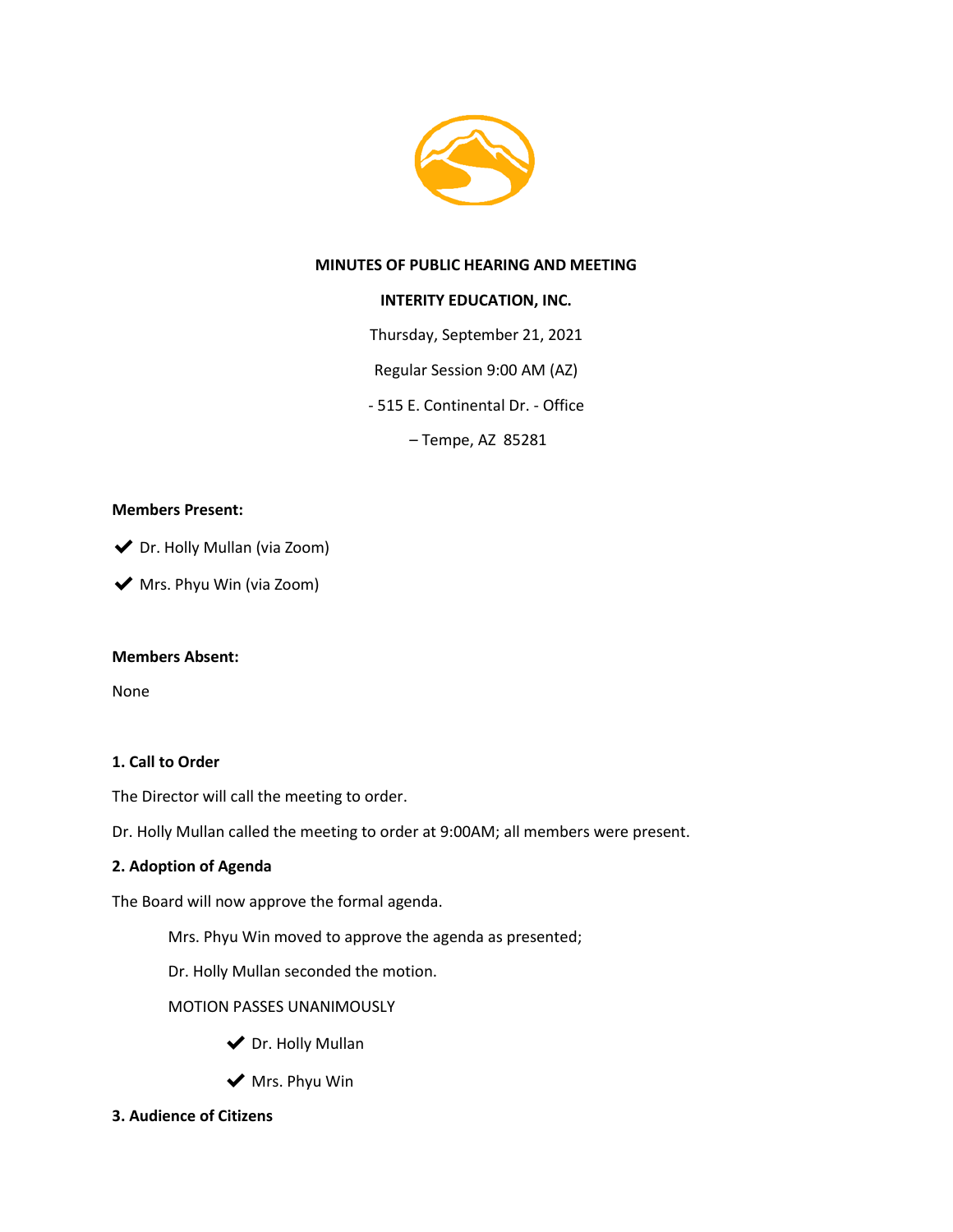At this time, the President of the Board will ask members of the audience if they would like to speak regarding any issue before the Board. No formal action may be taken on any issue unless the item appears on the Agenda. Members of the public wishing to comment on an agenda item may do so at the time the item appears on the agenda. Items not on the agenda may be addressed during the "Audience of Citizens". The Board may respond to criticism, ask that staff review a matter, or place an item on future agenda.

None.

## **4. Executive Session**

A.R.S. § 38-431.03 permits an executive session or closed meeting to be held for discussion and consideration of any of seven particular subjects. A majority of the members of the Governing Board must vote to convene an executive session during a public meeting held prior to the executive session. The general public is properly excluded from such a session. Only those individuals necessary to the conduct of such a meeting may be present. All matters discussed in an executive session must be kept confidential by those attending. No vote may be taken during an executive session. Any final action on an item discussed in an executive session must be taken during a public meeting. A.R.S. § 38-431.03.

The purposes for which an executive session discussion may be held are the following:

- A. Personnel matters involving a specific individual.
- B. Confidential records.
- C. Student discipline matters.
- D. Legal advice provided by the public body's attorney.
- E. Discussion of pending or contemplated litigation with the public body's attorney

F. Instruction of designated representatives concerning negotiations with employee organizations.

G. International and interstate negotiations and negotiations by a city or town with a tribal council.

H. Instruction of designated representatives concerning negotiations for the purchase of real property.

None

### **5 Introduction and Discussion of the Proposed Instructional Time Model per H.B. 2862**

Mrs. Phyu Win led the board through a detailed overview of the proposed Instructional Time Model (ITM).

Mrs. Phyu Win moved to approve the proposed Instructional Time Model.

Dr. Holly Mullan seconded the motion.

### MOTION PASSES UNANIMOUSLY

◆ Dr. Holly Mullan